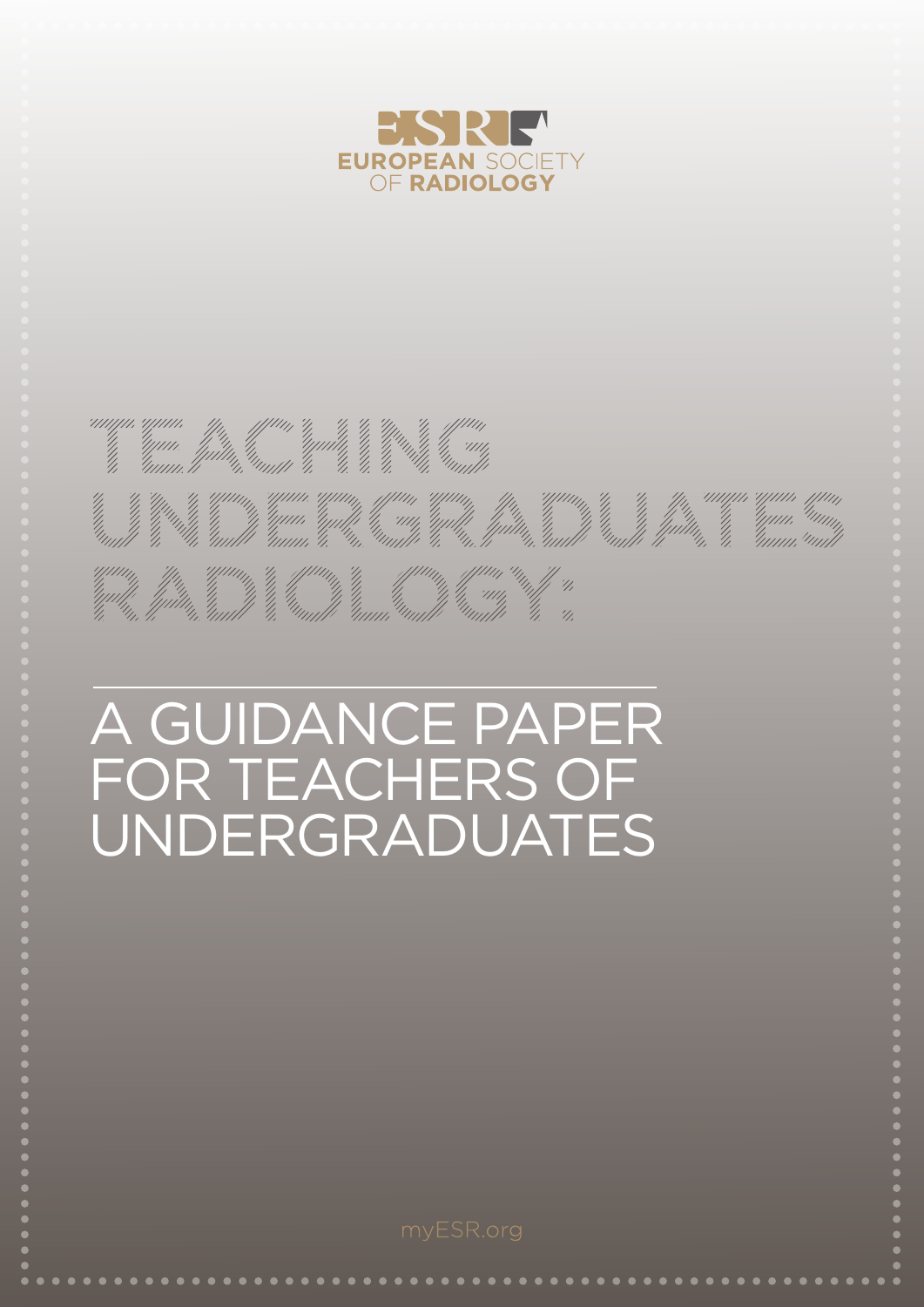# 1. PREAMBLE

This guidance paper has been produced by the Undergraduate Education Subcommittee of the European Society of Radiology (ESR) for those who are interested in or engaged in teaching radiology to medical undergraduates. It is not a complete treatise on teaching methods because many of the elements of teaching radiology to other groups are inherent to teaching undergraduates. Instead, it is a collection of ideas that the authors have themselves found useful in teaching this particular group of learners and which we offer to colleagues with the aim of helping to stimulate their approach to this important group of students.

The reader may obtain most value from this paper by studying also the ESR White Paper on Undergraduate education in radiology and the ESR Curriculum for Undergraduate Radiological Education produced by the ESR.

# 2. WHO ARE "THE TEACHERS"?

Teaching undergraduates radiology can be done by anyone with experience in and passion for radiology, from trainee to professor, and including scientific and technical staff.

Radiology trainees are the people who have most recently learned radiology and they represent a valuable resource. They can also point out additional sources of education that they find useful in daily practice, for example teaching files, Apps, websites etc.

Teaching can also be a very valuable learning experience for the radiology trainees themselves, and may be an obligatory part of their training curriculum in some countries, as well as being mentioned in the ESR European Training Curriculum for Radiology (section B-I-16 Knowledge point 6, Skills point 5).

An enlightened teaching programme for undergraduates will draw on the instructional capabilities of a whole range of staff, remembering that undergraduates are not yet medically qualified and therefore approach their learning from a different viewpoint compared to those who have undergone professional training schemes.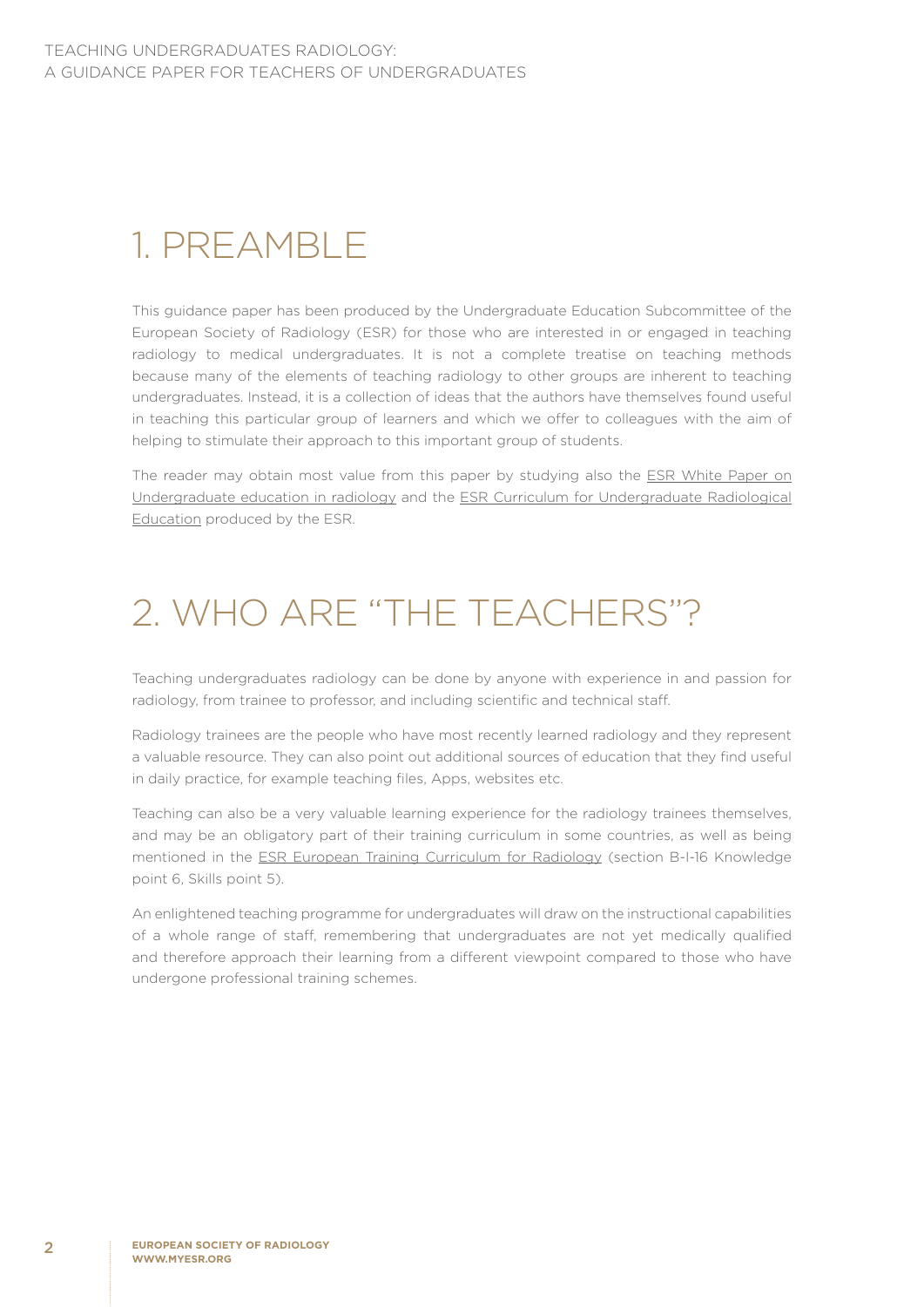# 3. BASIC TEACHING SKILLS

# **SETTING THE LEARNING ENVIRONMENT**

- » Think about the size of the group and ease of communication. Small groups can be taught in small rooms or even from behind a workstation; this encourages interaction.
- » Remember that really small groups (2-3) can be involved easily in practical work in the department, such as learning to use ultrasound. Practical involvement often stimulates the wish to learn more.
- » Aim to encourage a quiet, comfortable and relaxed atmosphere but one which is attentive and interested and in which you approach the learning as a shared exercise with the students. They may not yet be trained professionals but they are intelligent adults who you can meet on equal ground as a human being.
- » Do not put students in threatening situations, for example in the "hot seat" method. When asking them to pass on a pointer allow them to pass it to someone who voluntarily wants to point something out; paradoxically, this often encourages the "silent" members to come forward and take part.
- » Be conscious of the effect of heating and lighting on perception and concentration. Too little light and too much heat do not help undergraduates to stay awake!

### **UNDERSTANDING THE STUDENT VIEWPOINT**

- » Before you teach a class, make sure you know what stage of their medical training the undergraduates are in, and what they can be expected to know already, and what not.
- » Always try to see the level of learning from their viewpoint: getting reliable feedback will help you to know if you have the level correct. Always reflect on the feedback you get.
- » Try to confirm their alleged knowledge at the beginning of your class with some carefully chosen questions, and adjust your teaching method if necessary.
- » A good start to this approach is to find out what they are most curious about.
- » Always avoid the (partly understandable) temptation to show them how clever you or radiology can be!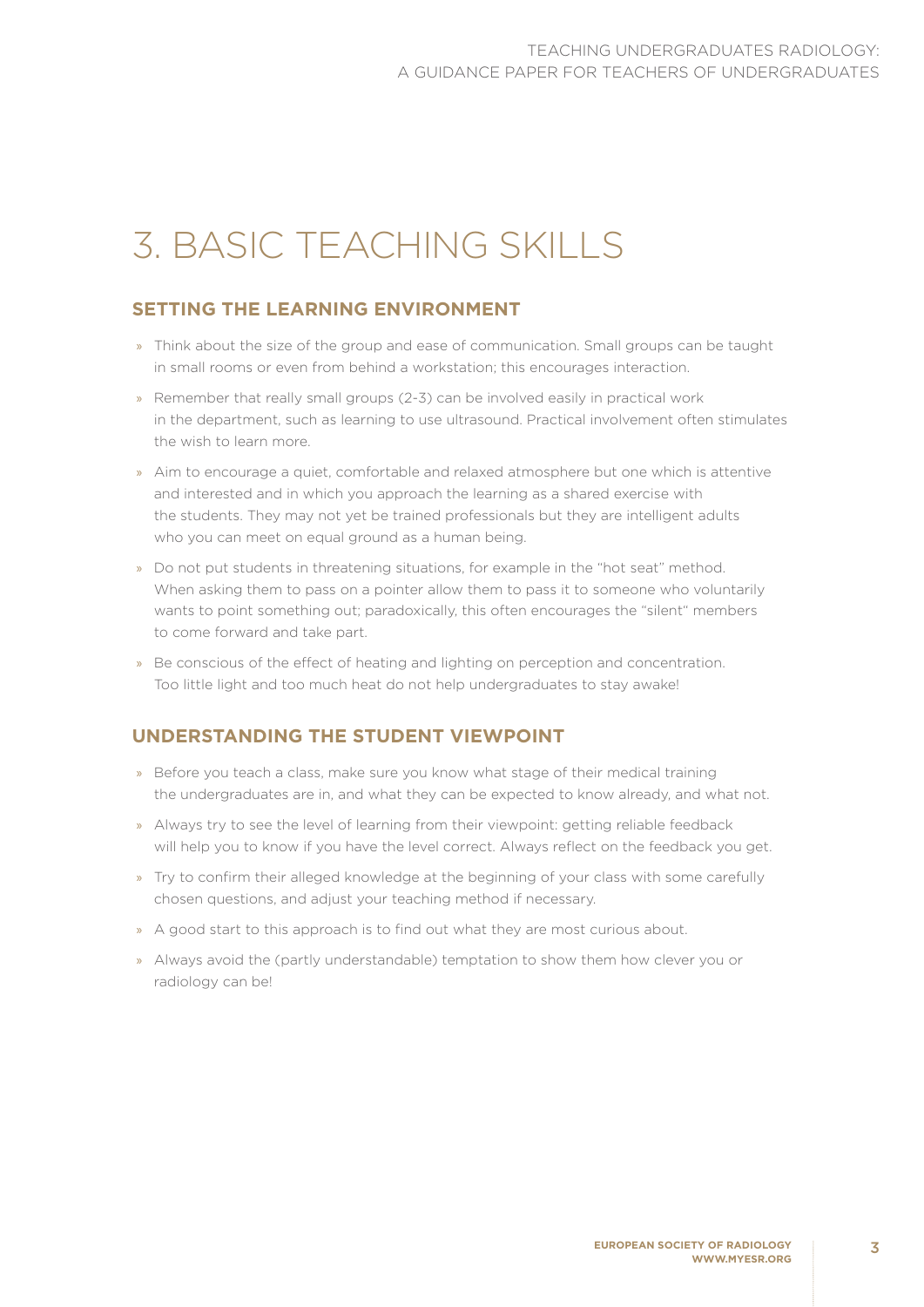# **STIMULATING INTERACTION**

- » This can make the class interesting for both of you. Get them talking, answering questions; ask them to describe findings instead of you doing it.
- » Perhaps ask them to prepare a short (few sentences) presentation.
- » Hand-held voting devices, if you have them, are very popular.
- » For a larger audience, if you have the facilities, consider using an App, for example www.polleverywhere.com.

#### **KEEPING IT CLINICALLY RELEVANT**

- » Remember that your students are learning to be doctors, not radiologists. So, adapt the level of your teaching to the student's curricular need. Make sure that the most important teaching points they will need in the near future are passed on and repeated.
- » Use real clinical cases and scenarios. Collect a few cases in advance to illustrate your teaching points.
- » Get them thinking clinically: "treat the patient, not the findings".
- » Explain why you are giving certain advice, e.g. when teaching how to write a radiology request, explain them why clinical information is essential and how it influences the radiologist's report.
- » Try asking them how they would manage each case as a doctor. Emphasise the importance both to the patient and the doctor – of choosing the appropriate test. Relate this choice to radiology dose constraint and the ALARA (As Low As Reasonably Achievable) principle.
- » Be sure to teach on safety issues relating to imaging: this is something all junior doctors need to know.
- » Always try to teach medicine as a practical subject (imaging is SUCH a good tool for this), avoiding theory as much as possible.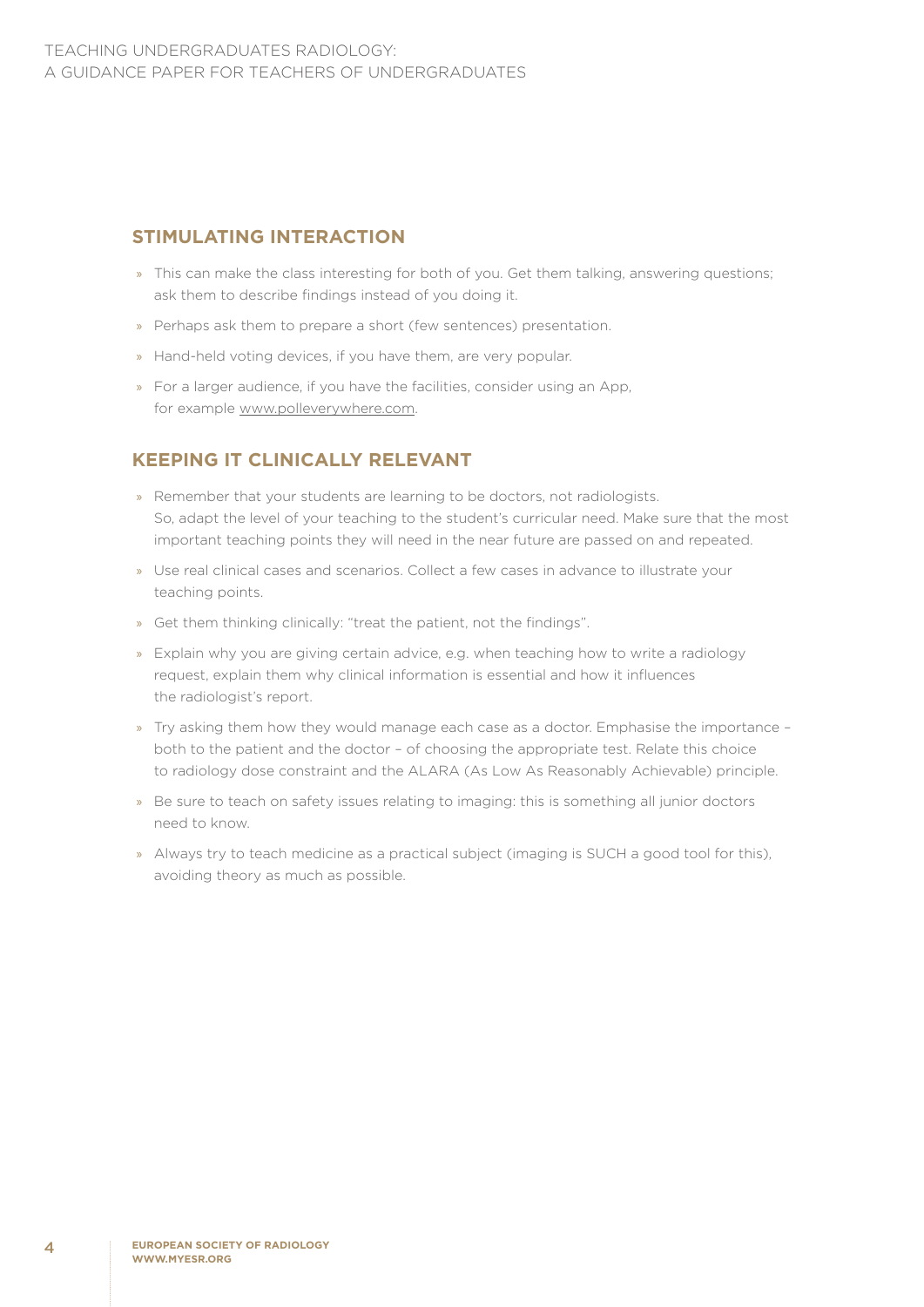# **PERSONAL SKILLS**

# UNDERSTANDING AND CHOOSING DELIVERY METHODS

- » Remember that every presentation method has individual strengths and weaknesses. Adapt your choice according to the subject, the intended learning outcome, and/or the learning environment. Try to avoid using a single method only (e.g. "Death by Powerpoint").
- » Remember "KISS" keep it short and simple.
- » Add an interactive element to the class. This is essential to stimulating interest and can be done in many ways: examples include letting the students point out abnormalities, taking polls during the class about certain cases, anonymous voting devices, or using entry and exit quizzes which allow the students to see their own progress.
- » Know the value of case presentations and disease-orientated approaches: these help the student relate radiology to their learning elsewhere in the curriculum.

# KNOWING ONE'S OWN STRENGTHS AND WEAKNESSES

- » Knowing these is a professional responsibility of anyone who wants to teach.
- » They are learned by (a) self-criticism, (b) feedback analysis, (c) reviews by colleagues. Direct feedback from students, if you can encourage it successfully and openly, is a good means of understanding how your teaching is going over.
- » For example, after each class you can ask informally for comments on how the undergraduates experienced your way of teaching. But you could also think about formalising feedback, for example by email, especially in a situation where a new training method has recently been set up, in order to evaluate and adjust it.
- » Direct feedback from students shows you if you have presented the content successfully and whether it has been understood by the students: this relates to the speed of presentation and your form of delivery in addition to the content itself.
- » If you work together with teachers at different staff levels, try asking them for their feedback: this can be a powerful aid to getting high quality teaching.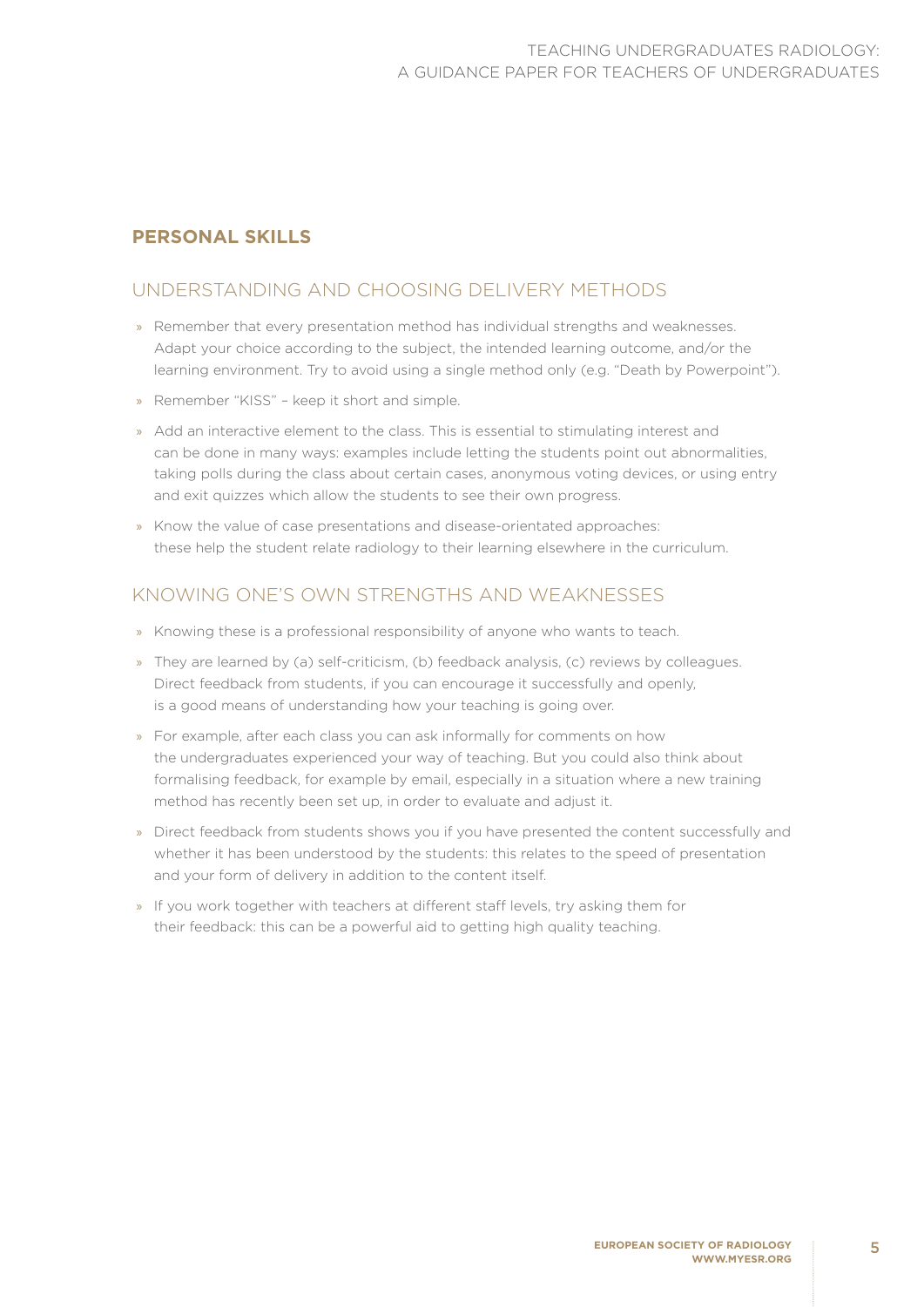# COMMUNICATION AND EMPOWERMENT SKILLS

- » Train yourself to observe your audience as you teach. Ask yourself if everyone can hear and is listening.
- » Understand how much you can communicate in your chosen delivery method: do not overload the teaching.
- » Repeat the most important things you would like them to remember.
- » Try to find a balance between too simple and too complicated. Adjust your teaching level to the different levels of the undergraduates taking the teaching class.
- » Remember they are not radiologists: the language and terminology you usually use to a radiology colleague may not be appropriate for an undergraduate.
- » Aim for an open dialogue with undergraduates: this stimulates them to be honest and tell you a lot (of course, you have to be prepared to receive what they say!).

# MAINTAINING TEACHING SKILLS

- » This is your professional responsibility. Keep your approach fresh.
- » Review and modify your presentations each time you use them: this is more interesting for you and for them.
- » Get peer advice. Ask colleagues to sit in on your presentations and give you feedback.

# CONSIDER AVAILABLE TEACHING COURSES (E.G. "TEACH THE TEACHER")

- » Remember you are not the only person ever to have taught students. There is a lot of established experience out there for you to draw on.
- » Do not feel it as a failure if you take a course on teaching: teaching is a skill, and like all skills needs learning and practising!
- » Exploit networking with other teachers. Learn from each other. Ask to visit the classes of others and compare your approach with theirs. Aim to learn about interesting and innovative approaches that can fertilise your own approach.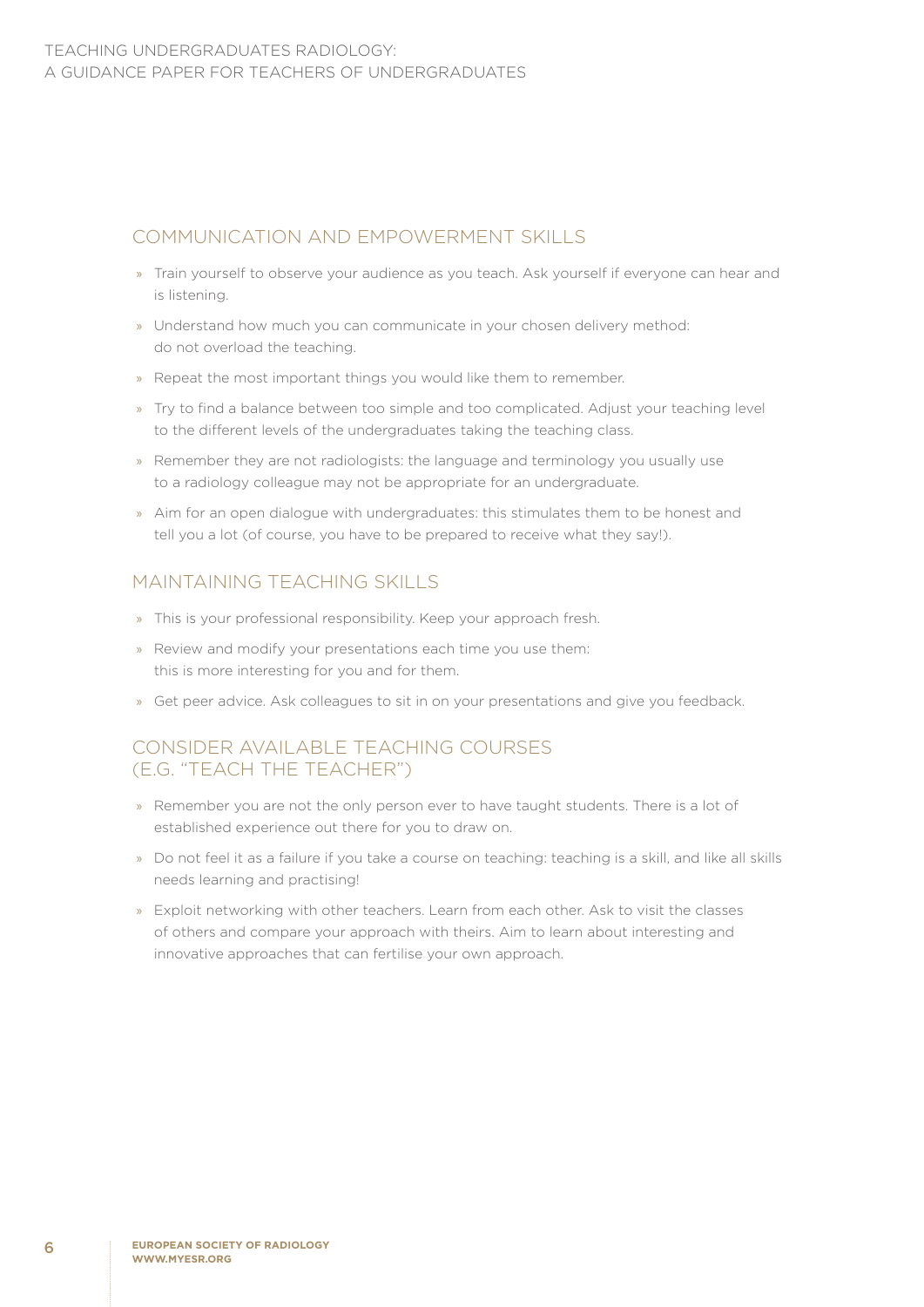# **ADDITIONAL AIDS**

# USING MULTIMEDIA

- » Remember this does not necessarily need a lot of high-powered equipment. VDU displays, print-outs, illustrations from books and wall-charts all contribute to a varied approach.
- » Use your imagination: e.g. when teaching trauma try showing movies of injuries happening (such as sports injuries), or show a ship's sail when teaching the "sail sign" on a chest radiograph.

# AVAILABILITY OF PRESENTATIONS

- » Ensure your presentations are available (preferably electronically) before and after your teaching.
- » Make sure your teaching equipment works before you start your teaching class, otherwise you will lose valuable teaching time.
- » Avoid any technical hitches by careful preparation. Have all your equipment running. You can then welcome your students to the class and be sure of their immediate attention.
- » Students like taking things home. Provide handouts. Try stimulating the kinaesthetic learners by asking them to draw on handouts – e.g. the shape of lesions.
- » Handing out your presentation at the beginning of the class may help them to make their notes on the hand-outs or to structure their notes effectively. This also stimulates them to pay attention and be interactive and communicative.

# E-LEARNING

- » Radiology is the medical specialty that holds closest connections with the way students nowadays communicate: digitally. The ESR offers an e-learning platform with selected contents and accredited online learning for general and subspecialist radiologists: learn.myESR.org. E-learning should therefore start already at undergraduate level and will help to ensure students' attention: explore e-learning tools.
- » Building e-learning material requires adequate script to start with. This is the most important caveat. Adequate scripting is essential.
- » Define clear learning objectives: no more than 4.
- » Each learning objective requires multiple ways of explaining and illustrating, in order to adapt to the various learning styles. So use images, text, voice over and hyperlinks.
- » Adequate feedback is crucial in e-learning. Not too much information per feedback item, staccato sentences, practical take-home.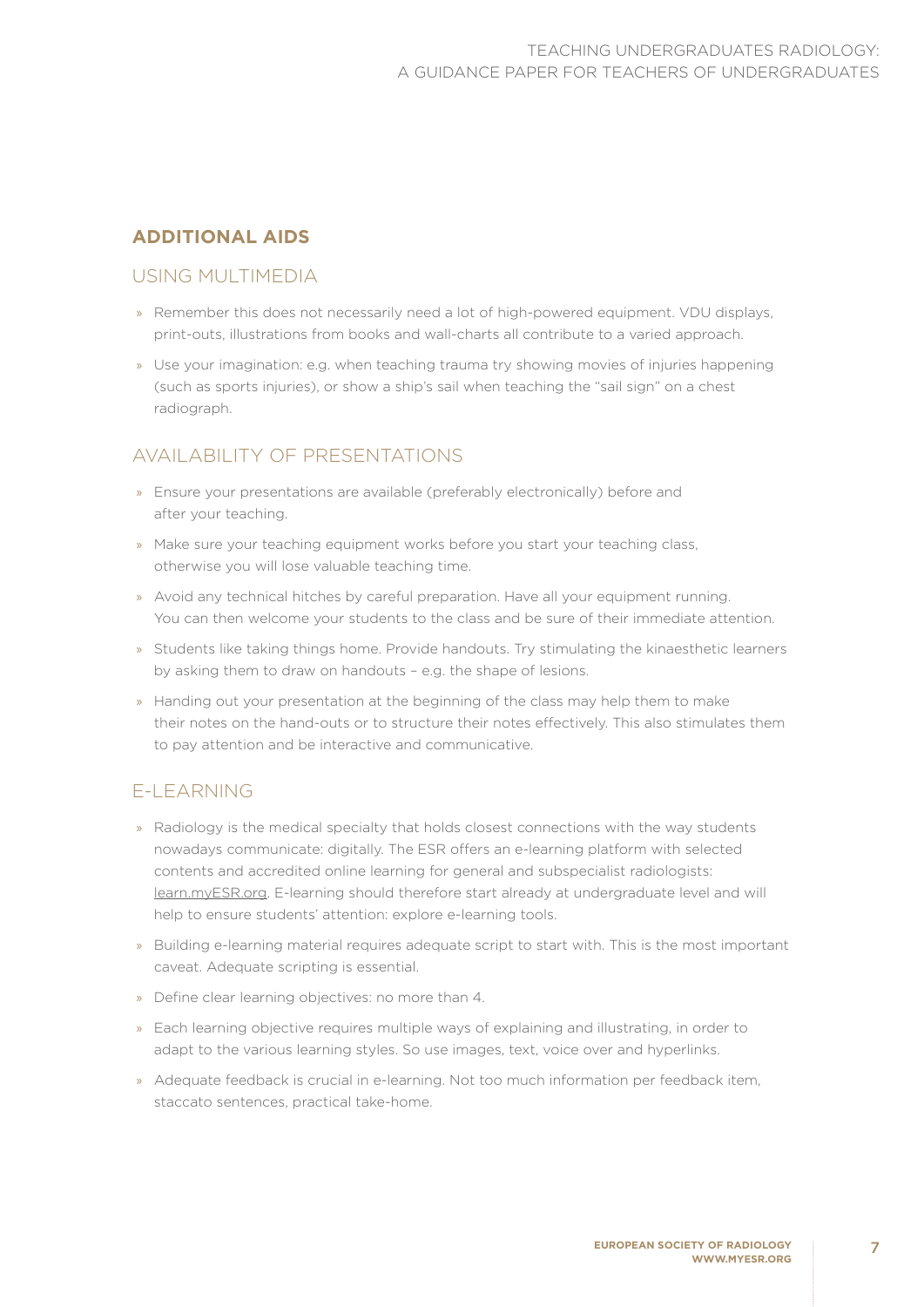#### TEACHING UNDERGRADUATES RADIOLOGY: A GUIDANCE PAPER FOR TEACHERS OF UNDERGRADUATES

- » At the end of the e-learning make a list of all feedback items as a take-home. If possible: make this exportable. If not possible: students will use their camera on the phone to have a screen shot.
- » Think of contrasting colours and consider colour blindness.
- » Look and feel of the e-learning should be appealing.
- » Build in a game element.

# PROVIDING FURTHER READING

» Much student education is self-lead. Make sure your handouts provide the interested student with where to look for more information.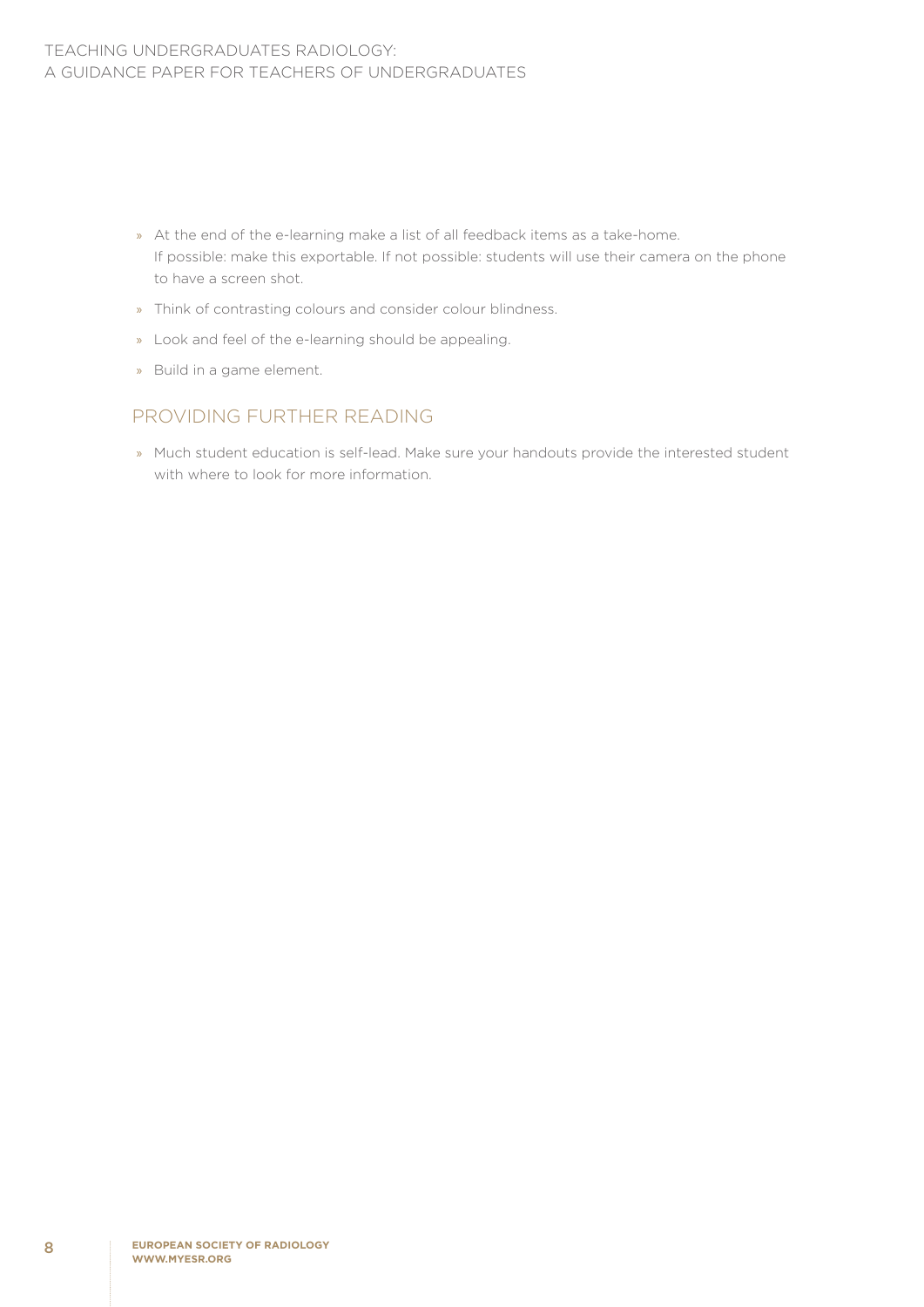# 4. LEARNING OUTCOMES AND MOTIVATION FOR UNDERGRADUATES

- » Identifying the desired learning outcomes is a vital step in setting teaching at the appropriate level for the student. You should always know what you expect students to be able to do as a result of your teaching.
- » This may be established for you by those managing the course in which your teaching occurs. If so, make sure you know what is recommended. If not, work out learning outcomes by yourself and ensure these are communicated to the students.
- » Ensure what you are teaching correlates with and supports the local curriculum that the students are following. If you teach material outside this, do not be surprised if they are less interested.
- » Make sure you know what stage of the official curriculum the undergraduates are in and adjust your teaching level and contents to it.
- » Think of radiology-specific outcomes. What specific radiological knowledge, skills, competences and attitudes should undergraduates learn during your class? Examples include being able to name basic radiological anatomy on a chest radiograph.

For a complete overview of suggested outcomes see the ESR Curriculum for Undergraduate Radiological Education.

### **STIMULATING STUDENTS THROUGH ASSESSMENT**

- » It is a classical tenet of educational theory that students mould their learning to the assessment they undergo. Aim to use this effect by introducing some form of assessment into their radiology course.
- » This can be done in a variety of ways and does not need to be a formal examination. For example, simple quizzes can be used during or after the class.

### **GETTING UNDERGRADUATES INTO RESEARCH AND PUBLICATIONS**

- » Many students are enthusiastic about taking part in projects in the department. This is particularly likely if they have had some exposure to the practical work of the department.
- » Students can be attracted to help with projects that the department has already in hand.
- » It is best to start simple, with case reports and the like.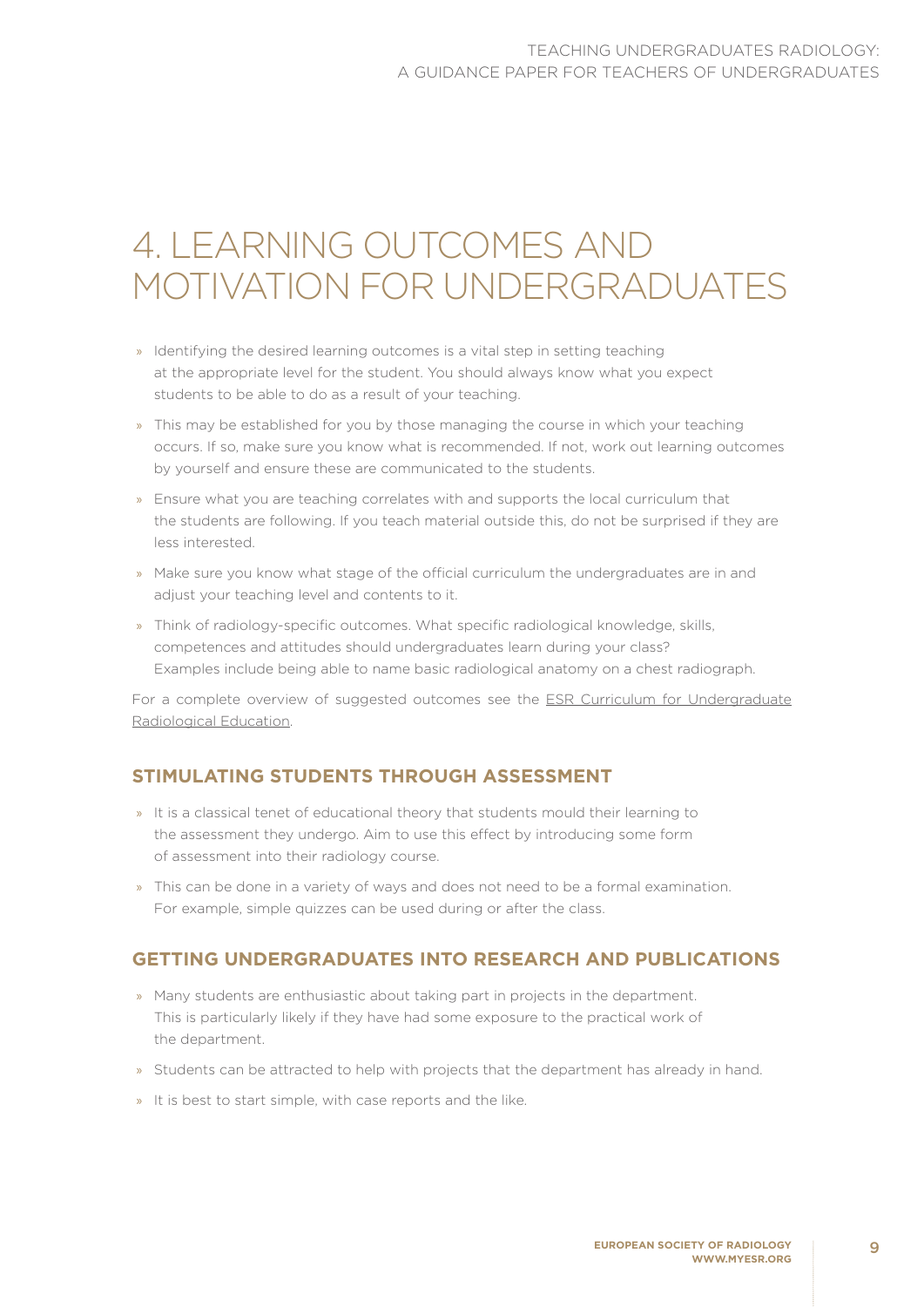# 5. INVOLVING RADIOLOGISTS IN CURRICULAR PLANNING

Today a large number of subjects compete for the student's attention. This makes it important to secure a place for radiology within their curriculum. This is unlikely unless radiologists ensure they are involved in medical school curricular committees: however you can expect competition for a place at this table.

# **SETTING THE ACADEMIC VISION**

- » Make it clear to curricular planners that radiologists understand the student's requirement and are best qualified to set the curriculum for radiology.
- » Have your teaching plans drawn up to communicate before you need to show them.
- » Learn your medical school management strategies and show that radiology can support them.

### **GET RADIOLOGY INTO THE WHOLE CLINICAL CURRICULUM**

- » Try to get radiology taught in parallel with other subjects throughout the curriculum as a "continuous thread" subject.
- » Show curricular planners and your clinical colleagues that this teaching can help support student's learning in other subjects.
- » So be sure your plan for radiology interacts with clinical learning outcomes in the other subjects.

# **ELICITING SUPPORT FROM OTHER SPECIALITIES**

- » Getting other colleagues on your side is very valuable in this initiative.
- » Show colleagues in other specialities how radiology teaching can support their subject. For example, use radiology to teach the natural history of chest disease.
- » Avoid letting your colleagues think that your teaching will simply take the student's time away from theirs.
- » Use your daily clinical networking for example in clinicoradiological conferences to build teaching links with clinical colleagues.
- » If possible, get into teaching in other clinical specialities: exploit multidisciplinary meetings.